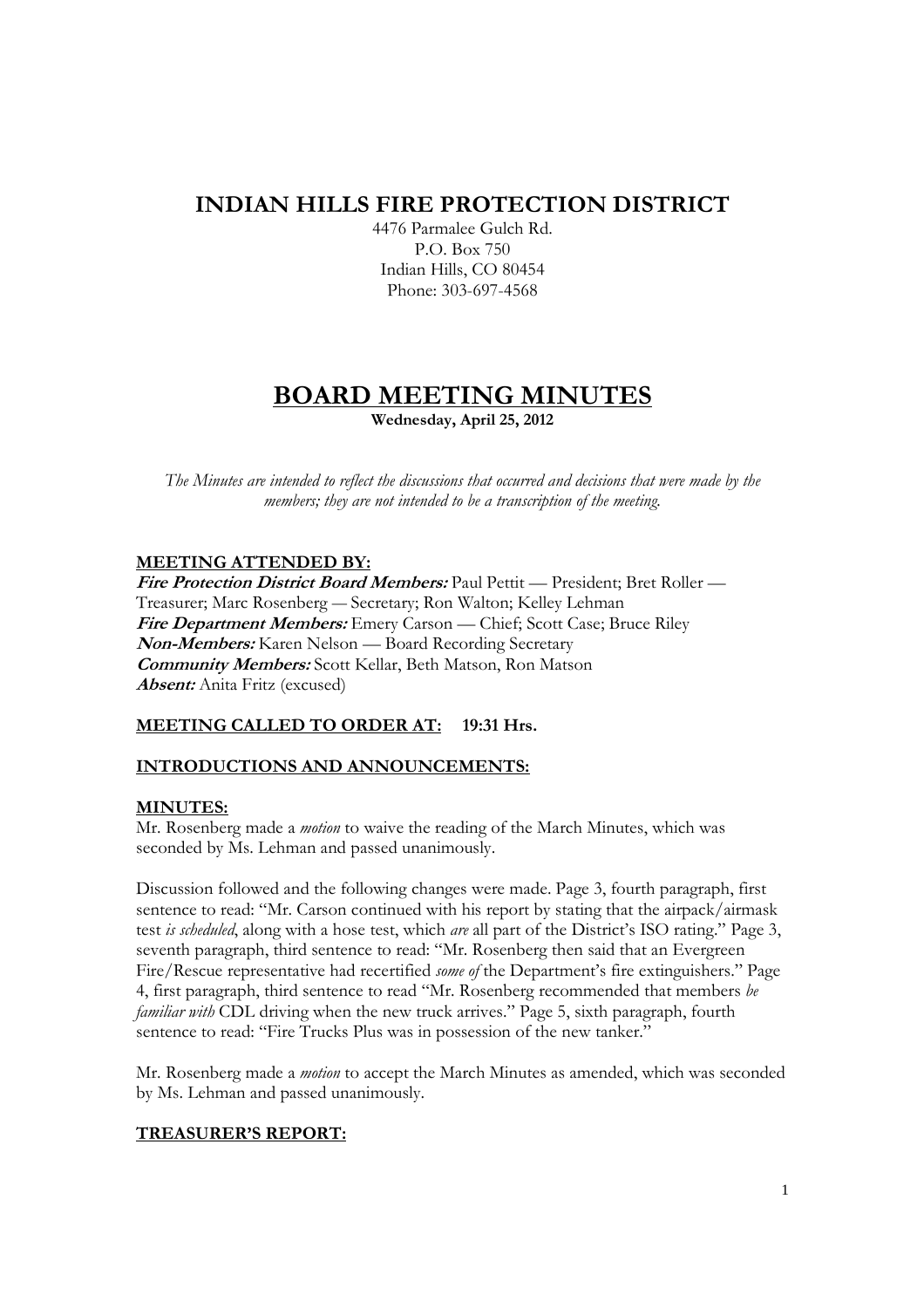## **Financial Reports**

Discussion began with the cover page of the financial reports. Mr. Pettit drew attention to a bullet item regarding account #5250 (Insurance). He said that the account was the only one that appeared to be out of line in the report.

Conversation moved to the Executive Summary. Mr. Pettit stated that accounts appeared to be on track except for Professional Services (account #5700), specifically legal fees (account #5710), which is at 94% of budget year-to-date. He noted that Ms. Nemer's charges are all lumped together and relayed that he had requested from Ms. Fritz a breakout of costs related to the Noble property vs. election expenses.

Moving to the Profit Loss Budget Performance spreadsheet, Mr. Walton asked about account #5115 (Janitorial Expense). Was the \$120 monthly expense for more than one month? He was told "yes."

Turning to checks, Mr. Pettit asked Mr. Roller about a reimbursement for an appraisal of the fire department (\$1,200). Mr. Roller responded that he had paid for it personally in order to meet the deadline for loan documents. Mr. Roller further explained that the appraisal on the District's current property had been required to get the loan for the Noble property. An environmental soil assessment at a cost of \$1,800 had also been required. Mr. Rosenberg affirmed that the lender would not wait. Mr. Roller commended Ms. Tholen for being so on top of the entire situation.

Check #11773 sparked a question by Mr. Rosenberg regarding whether Mr. Kerby's medical treatment had been concluded. Discussion followed. Conversation moved to check #11779 to Gemsbok Consulting for \$150 for a payroll subscription fee. Mr. Roller explained that the expense was for an update to the payroll software.

Discussion moved to the Credit Card purchases. A question was raised about a \$294 expense for Zuni Sign Company. Mr. Carson explained that the cost was for fire ban signs for the District.

Mr. Rosenberg made a *motion* to approve checks #11766-11788, plus automatic payments, credit card expenses, and bank fees. Mr. Walton seconded the motion, which passed unanimously.

## **DEPARTMENT/OFFICERS' REPORTS:**

#### **Fire Marshal — Randy Rudloff**

Not present; no report submitted. Mr. Carson noted that Mr. Rudloff has been busy ensuring that the cisterns in the District are up to standards. Mr. Carson shared that twin 10,000-gallon tanks had been installed at the end of Cameyo Rd. Mr. Pettit asked if the land owner was responsible for them. "Yes," answered Mr. Carson. In addition, Mr. Carson said that the District had received a number of calls from residents requesting Mr. Rudloff's help on property mitigation issues. As an aside, Mr. Pettit shared that he had noticed a lot of mitigation going on in O'Fallon Park recently.

**Chief's Report** — **Emery Carson**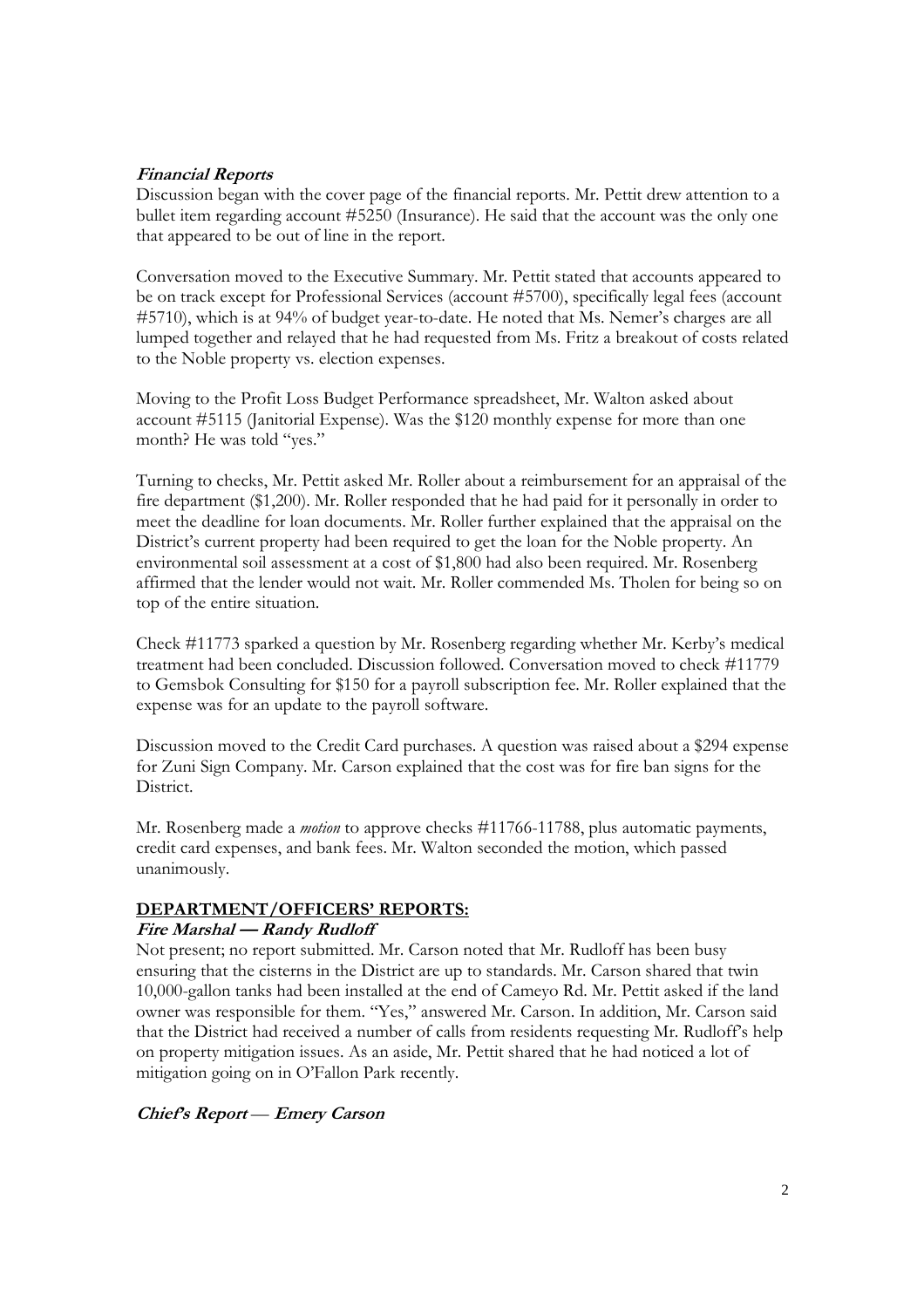Mr. Carson distributed two Chief's Reports. He began with item #1 on the report dated April 23 regarding the District's name being put on a wait list with the Jefferson County Sheriff's Office for a Ford Expedition or Expedition EL if one comes available.

Discussion turned to item #2 regarding Chief Davis's memorial service. Mr. Carson said that the service for the former Platte Canyon Chief, who had died of cancer on April 18, would be held Saturday, April 28.

Mr. Carson then stated that Fire Rescue International would be held August 1-4 in Denver (item #3). An attachment outlined the schedule of events and educational seminars. Moving to item #4, Mr. Carson shared that an individual had been identified who could help with grants at no cost to the District. Ms. Mesmer had brought in some \$500,000 in grants for Elk Creek in one year, he said.

Last on the report was a summary of calls to date for the month. There had been only three, Mr. Carson said, adding that it had been "eerie slow."

He then moved discussion to item #1 on the report dated April 3 regarding a job well done on the recent Sawmill fire. Conversation then segued to the Lower North Fork fire. Mr. Carson explained how the erratic winds had made the initial goal to just get people out. Mr. Case explained that the winds had been so powerful the first day that the fire was covering a distance in 30 minutes that normally would have taken two hours. As an aside, Mr. Carson said that the scheduled slash dates for the District are too late this year — August. Mr. Roller shared that his site on Pleasant Park would be open soon.

Discussion moved to item #2 regarding apparatus 341. Mr. Carson said that a mechanic at Evergreen Fire/Rescue is investigating a fuel gauge problem whereby the gauge only registers ¾ full when completely full. On a related note, Mr. Carson stated that the airlift suspension on apparatus 383 has been disconnected so that it is always inflated (item #3), and more LED lighting is planned for apparatus 357 (item #4).

Turning to item #5, Mr. Carson said that the SCBA air packs and compressor will soon be inspected. He also mentioned that he is moving the Officers' meeting to the second Monday of every month (item #6). Mr. Carson then stated that a meeting had been held with Tristate Fireworks on April 11. The Department will use this vendor if permitted to shoot fireworks this summer, he said. Mr. Roller asked about the lead time needed to order. "ASAP," answered Mr. Carson, who explained that they could be stored. He said that he's working with the Jefferson County Sheriff's Office to see if plans call for the Stage 2 fire ban to stay in place long term. The fireworks will cost approximately \$6,000, Mr. Carson continued, adding that Ms. Witt can still help with money-making efforts during the morning events on the Fourth of July if the fireworks don't happen.

Additional conversation occurred regarding an email from the US Census. Mr. Carson explained that Mr. Young had apparently completed the documentation in the past. Mr. Carson said that he had forwarded the survey to Ms. Fritz to complete the financial sections as he was hoping to avoid having to use Ms. Nemer's services.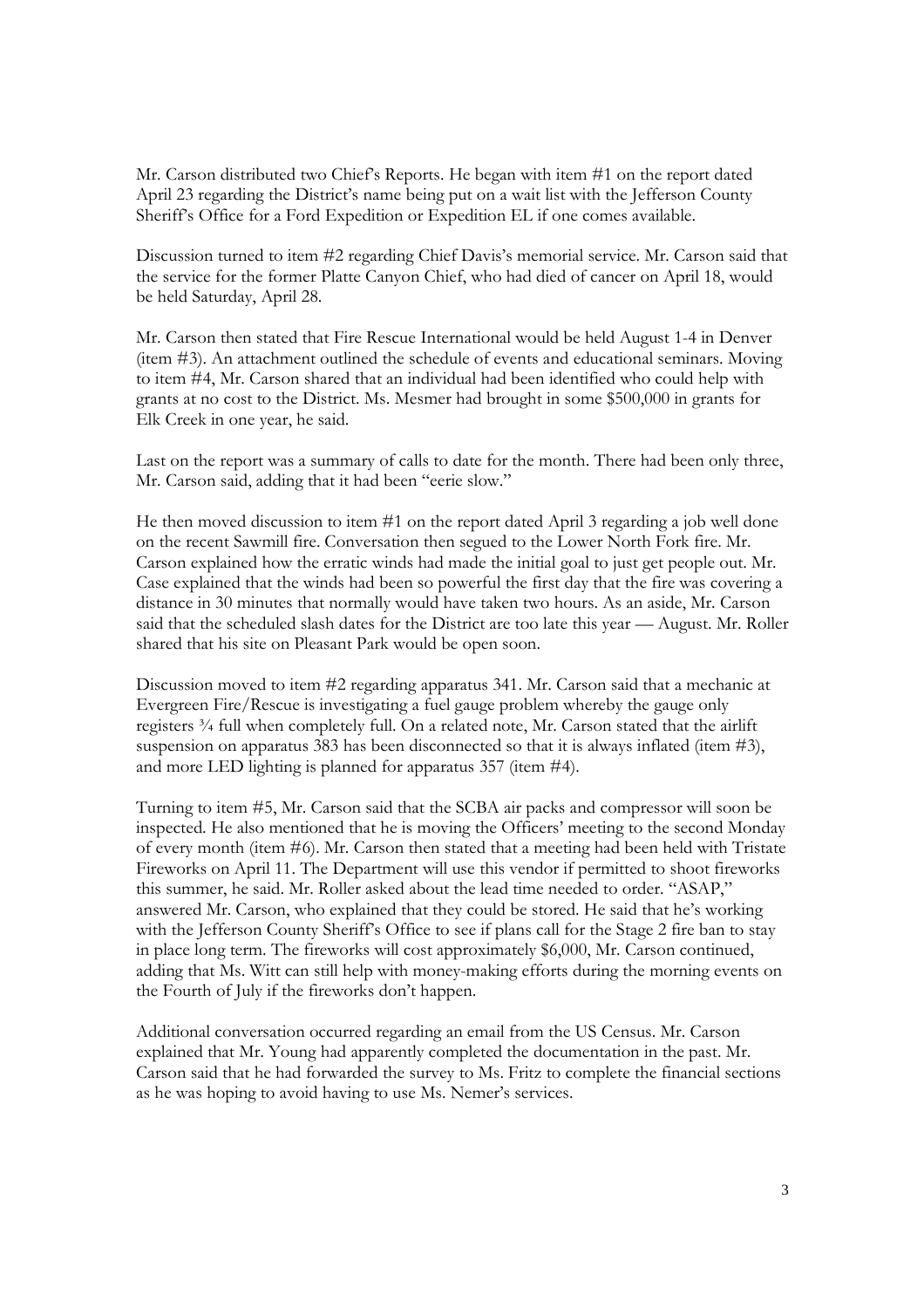Mr. Carson also mentioned that there was a new chief with Elk Creek who was very educated and experienced. The neighboring chiefs want to start meeting once a month, which would be good, Mr. Carson expressed.

## **Fire Captain — Marc Rosenberg**

Mr. Rosenberg began by saying that apparatus 357 had gone on its first fire call to the Sawmill fire. A few minor issues had been discovered with the truck and subsequently been fixed as a result, including adjusting the gas can and installing a new gate valve. In addition, Mr. Rosenberg said that more LED lights would be added to the truck to illuminate sites.

Ten structural headlamps had been ordered from Safewear, Mr. Rosenberg continued, saying that they were \$27 apiece and would arrive by the following Monday. As previously mentioned, Mr. Rosenberg said that a representative from Evergreen Fire/Rescue had inspected about half of the Department's fire extinguishers. The other half had been inspected by the same company that Evergreen uses at a cost of \$232, Mr. Rosenberg said. Three of the large canister models would need to be replaced.

Grant money of about \$570 would be forthcoming from the SDA for safety equipment, Mr. Rosenberg relayed. An additional \$1,000 was needed for a new gas detector since the sensors were bad on the existing model. Ms. Lehman asked how the device was used. It was explained that the detector was used to identify gas leaks.

Ms. Lehman made a *motion* to authorize the purchase of a gas detector at a cost not to exceed \$1,000. Mr. Walton seconded the motion, which passed unanimously.

Mr. Rosenberg said that the new detector would come with a three-year warranty and is state of the art. It could be received within a week, he added. Mr. Roller asked how long the Department had been operating without it. Mr. Rosenberg answered that the detector had been out of service for two weeks. Mr. Matson spoke up to ask if the Department has a petty cash account. Mr. Rosenberg explained that it does but cannot use funds for that level of expenditure. Mr. Roller further explained that any expense over \$500 requires Board approval.

Mr. Rosenberg concluded his Fire Captain report by saying that four Department EMTs had helped out at the recent 9News Health Fair.

#### **OLD BUSINESS:**

#### **Property Update**

Mr. Roller said that some unexpected issues had been encountered with the Noble property. The District was essentially stuck with one lender option, although the deal is still a good one, he added. Environmental/soil testing had been required and the inclusion of the existing fire station as collateral had been necessary to get the loan ratio into an acceptable range, Mr. Roller explained.

Mr. Rosenberg spoke up to say that if the District eventually decides to sell the Noble house, Mr. Tamburello had offered free listing services. Mr. Roller then explained that what Mr. Rosenberg was referring to was one idea that was being considered: redefine the boundaries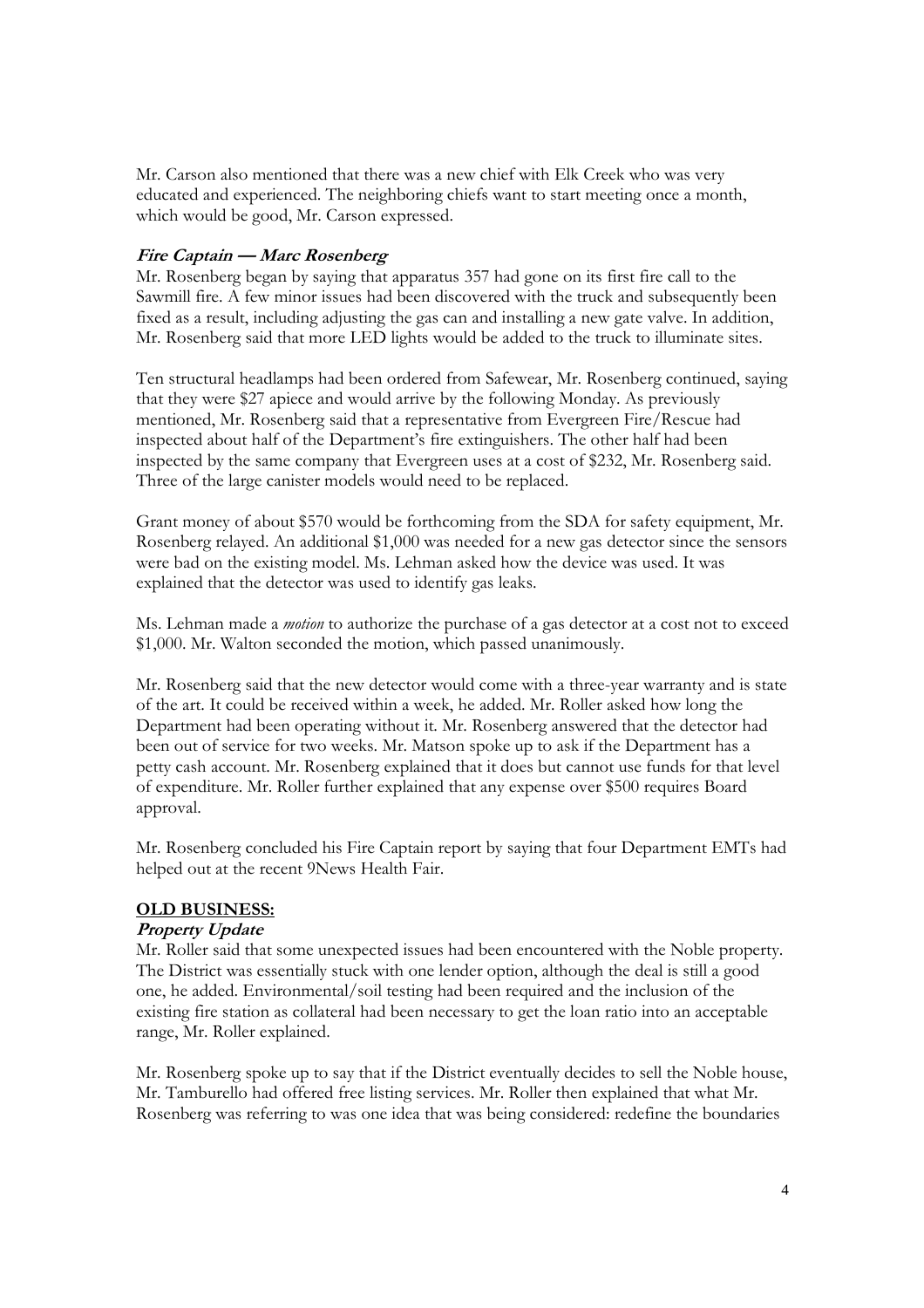and sell the house. Mr. Matson asked how much land there was. "1.78 acres," answered Mr. Carson, adding that the present station sits on a ½ acre.

Mr. Roller continued by saying that the closing was scheduled for May 15, although the Nobles had been offered an extension. Discussion followed about the financial details of the deal. Mr. Carson shared that he had received an email asking for details about both properties. Mr. Rosenberg said that it had been handled. Mr. Roller requested that all such inquiries/correspondence be forwarded to him or Mr. Rosenberg.

Mr. Matson asked what the price had been for the property. "\$289,000," responded Mr. Rosenberg, who further explained that the Aztec property had been considered but required all services to be installed as well. Further discussion followed about the many costs that would have to be incurred to make the Aztec property work for the District. Mr. Pettit suggested that the District could rent the house. Mr. Roller agreed that there were lots of options.

Mr. Matson asked about the property down the road being considered for a substation. It was explained that costs would be roughly \$70,000-\$80,000 to purchase the land and put up a two-stall building. No sewer or water service would be installed. Mr. Roller reminded that the Harris property project had been passed on to Mr. Carson. Mr. Rosenberg expressed remorse that the District hadn't been able to deal directly with Wells Fargo on the Noble property financing. Mr. Roller expressed his gratitude at having such a good attorney to work with on the project. Mr. Rosenberg agreed that it had been a great move to go with Ms. Nemer.

#### **Communications System**

Mr. Pettit began by explaining that as a result of applying for the frequencies, four potential interference entities had been discovered. He said that Ms. Nelson had spoken with representatives from all four entities as well as APCO. Letters of concurrence had been drafted and sent out to all four by Ms. Nelson as well, Mr. Pettit continued. Once the letters are returned, the District will be able to get its license. A letter of understanding had been received from the County to move ahead on the Smokey Hill site.

Mr. Pettit said that he realized he had misspoken at the last meeting regarding the link transmitter that was needed between Smokey Hill and Mr. Lindo. In March, he had said that the link would cost \$1,600. But he had since discovered that the price was per piece, doubling the cost. As such, he hadn't ordered the equipment. The frequencies would need to be reprogrammed, Mr. Pettit continued.

Mr. Rosenberg shared that the Critchell site had gone down during the Lower North Fork fire. He also added that Mr. Hall was no longer in business for himself but working for the County instead. Mr. Roller advised not ordering the link transmitter equipment now since the election was so soon. He asked about the status with having Pericle do a full study. Mr. Walton said that he'd like to see Mr. Pettit see the project through regardless of what happens at the elections. Mr. Pettit agreed that he'd like to see the project finished.

Mr. Kellar spoke up to say that Pericle would have to start at the beginning or else it would be like poking in the dark. Mr. Roller reminded that the Board had talked about having an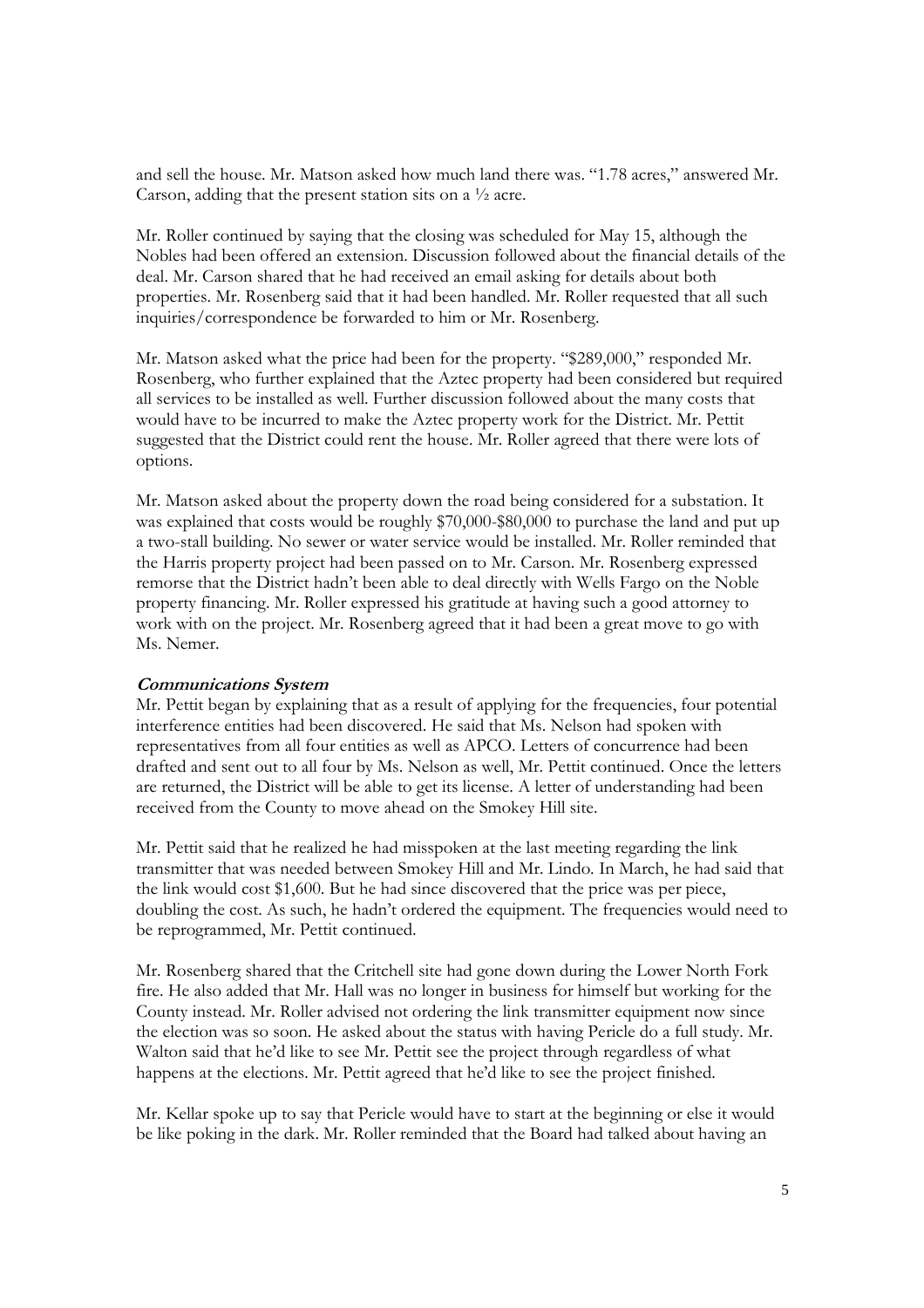uninvolved party — Pericle — do an assessment. And then Mr. Pettit hadn't done that, Mr. Roller said. That was the worst news he had heard all week, he angrily stated. Mr. Pettit responded that when Mr. Hall had elected to not build out the Smokey Hill site, it had put the District on the wrong road. Mr. Pettit reminded that he was just now securing the frequencies. There was a problem with hiring yet another company to "jump in." He just wanted to build the original system that had been specified. Mr. Pettit further explained that if the District wants its own frequencies, it has to tie in to the Smokey Hill site. He was only trying to get the District back to where it was before the frequencies had been lost as a result of delays caused by an uncooperative land owner on Mt. Falcon, where the original transmitter had been.

Mr. Roller vehemently responded that the Board had agreed to have Pericle do a test. The radio system had never been right under the direction of Mr. Pettit, he declared. Mr. Pettit responded that he had not called Pericle because he had not wanted to spend \$10,000. Mr. Roller asked Mr. Kellar what the costs might be. Mr. Kellar responded that he didn't know. Mr. Pettit said that Pericle would have to do a complete drive test. And with the license so close . . . The reality is the current problems are not my fault, Mr. Pettit stated.

A lengthy rehashing of past fact and fiction regarding the history of the communications system ensued, led by Mr. Roller, who reminded that the Board had agreed to go with Mr. Hall. "Mr. Hall failed on Smokey Hill," Mr. Pettit pointed out. Mr. Roller lashed out by accusing Mr. Pettit of rewriting history and aligning himself with vendors such as Mr. Grazi, who had "stolen" District equipment in the past.

Mr. Pettit ignored such remarks but reminded that the Board had made the initial decision to build out the Smokey Hill site. And it had been Mr. Hall who had failed to do so when Mr. Roller was in charge of the project.

"Enough," stated Mr. Walton, urging the Board members to focus instead on the decisions that needed to be made. Mr. Rosenberg expressed that he thought perhaps Pericle should be consulted and do a survey. But Mr. Pettit should continue to proceed with procuring the frequencies, Mr. Rosenberg added. Ms. Lehman asked if Pericle could run the tests at this point. The two have nothing to do with each other, Mr. Roller responded. Pericle can look at the sites.

Mr. Walton asked if a site survey had ever been done. Mr. Pettit answered that it had been done by an engineering firm hired by the Communications Authority eight years ago for eight districts. Mr. Roller responded that it was outdated. There were new sites and systems now. A professional was needed. A fortune had been spent, he continued. Mr. Hall was as close as the District got . . . and it didn't work, Mr. Roller admitted. Mr. Pettit said that an outside engineering firm had done the study for the Communications Authority. Mr. Walton asked if Smokey Hill had been included in the study. "Yes," answered Mr. Pettit.

Mr. Kellar explained that the system had to link to dispatch. And Smokey Hill links to Jeffco, he said. "So we're back to the original plan," Mr. Walton observed. "No one knows the truth," responded Mr. Roller. A new person is needed; someone who has no dog in the fight, Mr. Roller expressed. They may say Mr. Pettit is right, Mr. Roller added.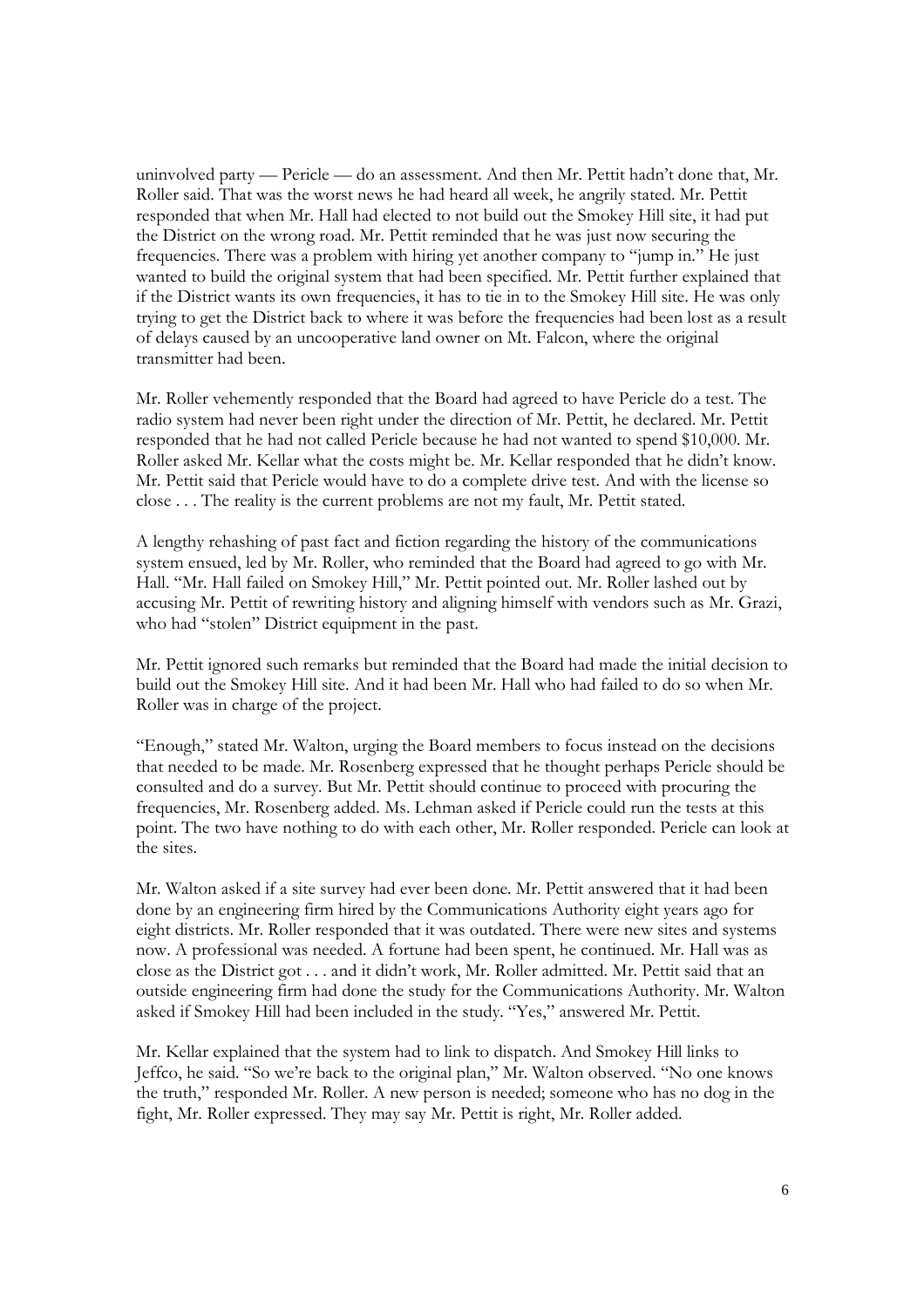Mr. Walton made a *motion* to approve an expenditure to finish building out the Smokey Hill site and have Pericle do a drive test, contingent on the District getting frequencies.

Further discussion followed about Pericle doing some testing vs. the testing that was done some years ago. Mr. Kellar expressed that any change of infrastructure in a system will cause other changes. Mr. Rosenberg reminded that Mr. Hall supposedly did a drive test. Had the District received the results? Mr. Roller responded that Mr. Hall had said that the system was fine; it was the radios that were the problem. Mr. Kellar explained that Mr. Hall must have done a radio check.

Pericle has a receiver/transmitter for testing, Mr. Pettit said. If the District gets its own frequencies, there has to be a tie to Smokey Hill, he emphatically stated. The District can't break away from Inter-Canyon without a dispatch site [Smokey Hill], Mr. Pettit explained. He said he would call Mr. Singer at Pericle but estimated a cost to the District of upwards of \$10,000 to do a computer analysis to see if the drive test matches up. Mr. Walton asked if Mr. Pettit could have a cost available to discuss at the next Board meeting.

Mr. Roller responded that there was a very good chance that Mr. Pettit wouldn't be there the following month. As such, he advised that the project be passed off to someone else. "Let the professionals do it," he said. Ms. Lehman asked if the District was at risk of losing the new frequencies. "No," answered Mr. Pettit, who explained that the District had 18 months to build. He then clarified how the communications system currently works vs. how the new system would work.

Mr. Roller said that it had been a quick and cheap link to Inter-Canyon. But it hasn't been as good as hoped, he admitted. Mr. Rosenberg explained that one problem is that the departments "step on each other" when they both have calls. Mr. Matson asked how long Inter-Canyon was willing to share the frequencies. Mr. Rosenberg said that there was no time limit. Mr. Matson advised treating the project as a brand new development and advised getting three proposals. Mr. Rosenberg responded that it had already been done with Grazi, Frontier Communications, and Mr. Hall. "That's what we agreed to do," Mr. Roller said. "Start new."

Mr. Kellar asked if there was a missing infrastructure piece. Mr. Pettit responded that he just wants to buy the link for dispatch. All the other equipment is ready to go. Mr. Hall had disassembled it, he added. Mr. Rosenberg volunteered to call Mr. Singer and get an assessment in process.

Mr. Walton withdrew his motion.

Mr. Rosenberg suggested that perhaps Mr. Kellar could work with him. It was noted that Evergreen is in the process of putting a \$1 million communications system in place now with Pericle.

#### **NEW BUSINESS:**

#### **Insurance Issues**

Mr. Carson said that he had discovered that some of the District's apparatus was undervalued in terms of insurance replacement. He passed out a handout showing current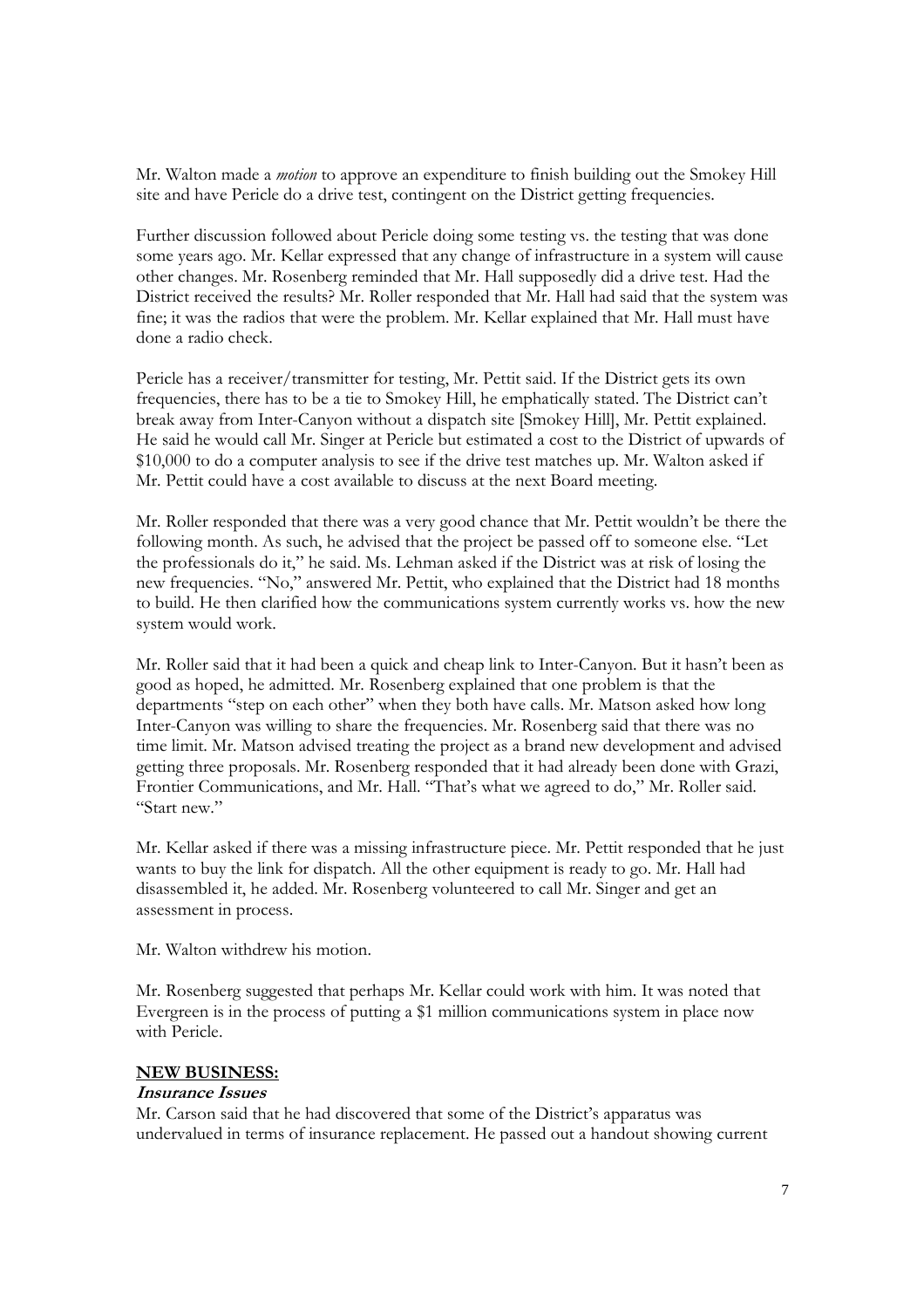apparatus coverage vs. new amounts. Mr. Roller asked Mr. Carson how he had come up with his figures. Mr. Carson responded that they were based on replacement cost. Mr. Roller asked if Mr. Tribbett had provided an estimate for increased coverage. Mr. Carson answered "no" but said that premiums would probably increase a couple thousand dollars. Mr. Rosenberg said that he thought the decision to increase coverage was a "no brainer." Mr. Roller agreed.

On a related note, Mr. Carson shared that Ms. Kniss had slipped on ice in the station parking lot and ended up with an infected elbow, which was resulting in a worker's compensation claim. She had not notified him immediately, Mr. Carson said. Mr. Roller asked about the policy. Mr. Rosenberg said he thought the injured party had to provide written notice within 48 hours. Mr. Roller asked if perhaps signs should be posted as a reporting reminder.

Mr. Carson returned conversation to the apparatus insurance and said that he would email out Mr. Tribbett's estimate once he received it.

Mr. Rosenberg made a *motion* to increase the insurance coverage of the Department's apparatus to proper replacement value. Mr. Roller seconded the motion, which passed unanimously.

#### **Apparatus Update**

Mr. Rosenberg said that the ambulance would be completed the first week of May. Forty items on the "to do" list had been completed; 20+ were left. He said that he had a good rapport with Mr. Batista. It would be June before the tanker would be complete, Mr. Rosenberg added. Mr. Carson expressed that he thought it would be later than June. Mr. Roller asked how the District would get the apparatus. Mr. Rosenberg responded that Fire Trucks Plus would bring it out. "Good progress," Mr. Roller said. Mr. Rosenberg added that Mr. Batista had said that he would never build a new truck again.

#### **By-Laws**

It was decided to table the topic until the new Board of Directors was in place. One issue to be addressed was whether command officers can/should hold positions on the Board since the subject is not presently addressed in the current by-laws.

#### **Ambulance Policy Regarding Financial Hardship**

Mr. Carson raised the issue of whether the Board wanted to consider a financial hardship exemption for citizens encumbered by ambulance transport bills in order to avoid sending them to collections. Ms. Nelson explained that she had a resident who had recently been transported and had since encountered financial hardship as a result of him being disabled and his wife losing her job. The case was discussed at length, in addition to several other similar cases of patients who were uninsured.

The Board was somewhat split on its opinion regarding collections. But ultimately it was decided to stay the present course. It was unanimously agreed that community members need to be educated about ambulance service and why payment is expected. It was suggested that an article could be included in *Smoke Signals.* A written policy would be helpful as well.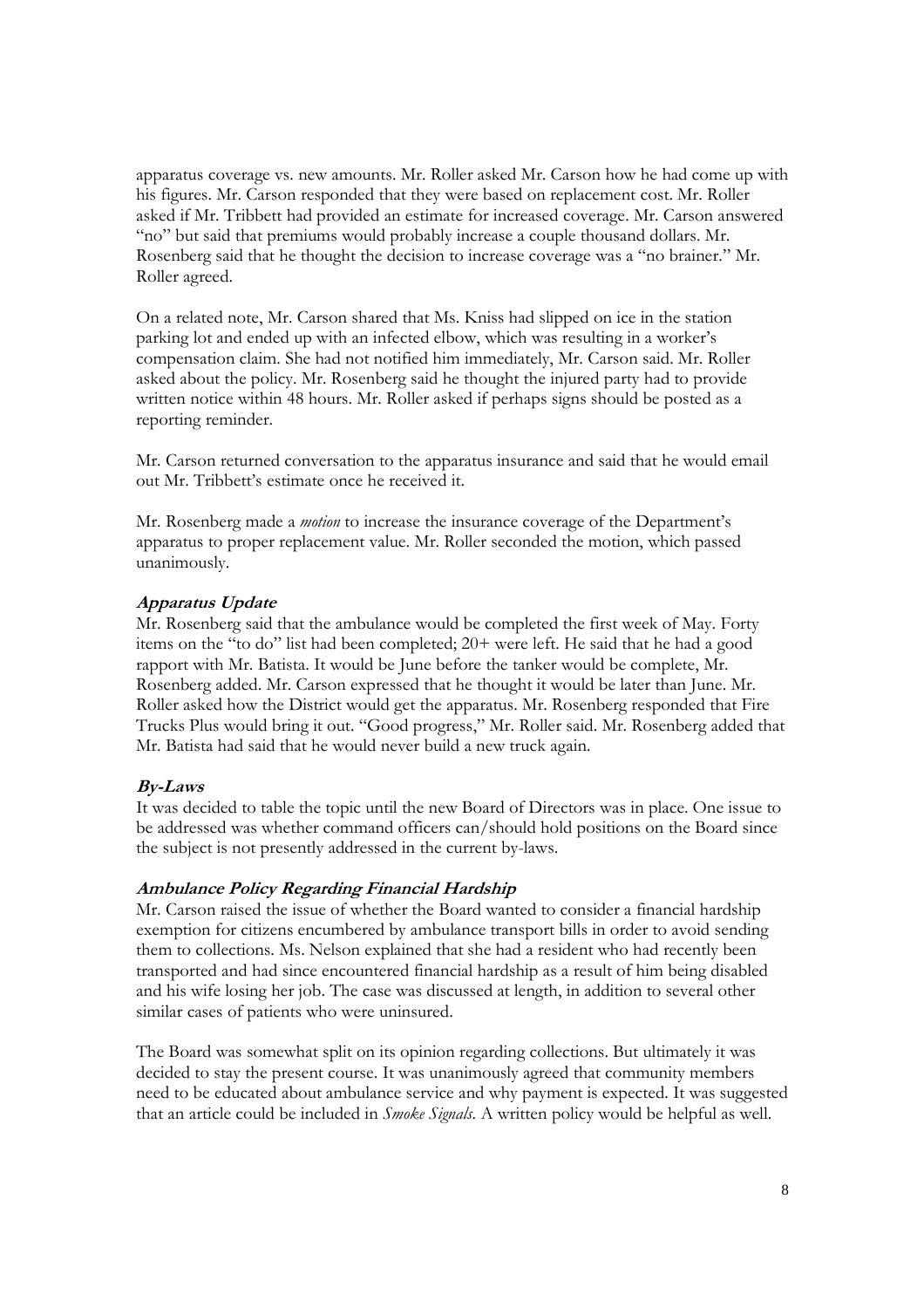## **Election Verifications**

Mr. Rosenberg said that he had spoken to Ms. Nemer and found out that he and someone else needed to be at her office on May 9 at noon to verify the election results. Mr. Roller suggested asking one of the firefighters who is usually around at that time.

Discussion then followed about the potential need to swear in new Board members before the next Board meeting in the event that any decisions need to be made in the gap of time between the elections and the next Board meeting. After the election, there will not be a quorum until the new members are sworn in. It was suggested that a Special Meeting could be held on May 9 for that purpose. Mr. Pettit reminded that a Special Meeting could be scheduled at any time with 72 hours notice. It was decided to wait and see if such a meeting was necessary.

## **EXECUTIVE SESSION:**

Mr. Pettit made a *motion* to call an Executive Session per CRS 24-6-402(4)(F) to discuss personnel issues. Mr. Rosenberg seconded the motion, which passed unanimously. Mr. Pettit called the Executive Session at 21:40. All meeting attendees left the room except for Board members and Ms. Nelson. Recording commenced using the District's recorder.

## **REGULAR SESSION:**

Mr. Pettit called the regular Board meeting back to order at 21:58.

Mr. Rosenberg made a *motion* to authorize the expenditure of having the February 29, 2012 Executive Session transcribed. Ms. Lehman seconded the motion, which passed unanimously.

Mr. Rosenberg made a *motion* to release a copy of the Executive Session transcription after review to Mr. Schoenbein or the State if so requested. Ms. Lehman seconded the motion, which passed unanimously.

## **MEETING ADJOURNED AT: 22:01**

There being no more business to discuss, Mr. Rosenberg made a *motion* to adjourn the meeting, which was seconded by Mr. Walton and passed unanimously.

*President:* 

*Secretary:* 

## **MOTIONS MADE AND PASSED:**

- To waive the reading of the March Minutes. *Motion made by Mr. Rosenberg; seconded by Ms. Lehman; unanimous.*
- To accept the March Minutes as amended. *Motion made by Mr. Rosenberg; seconded by Ms. Lehman; unanimous.*